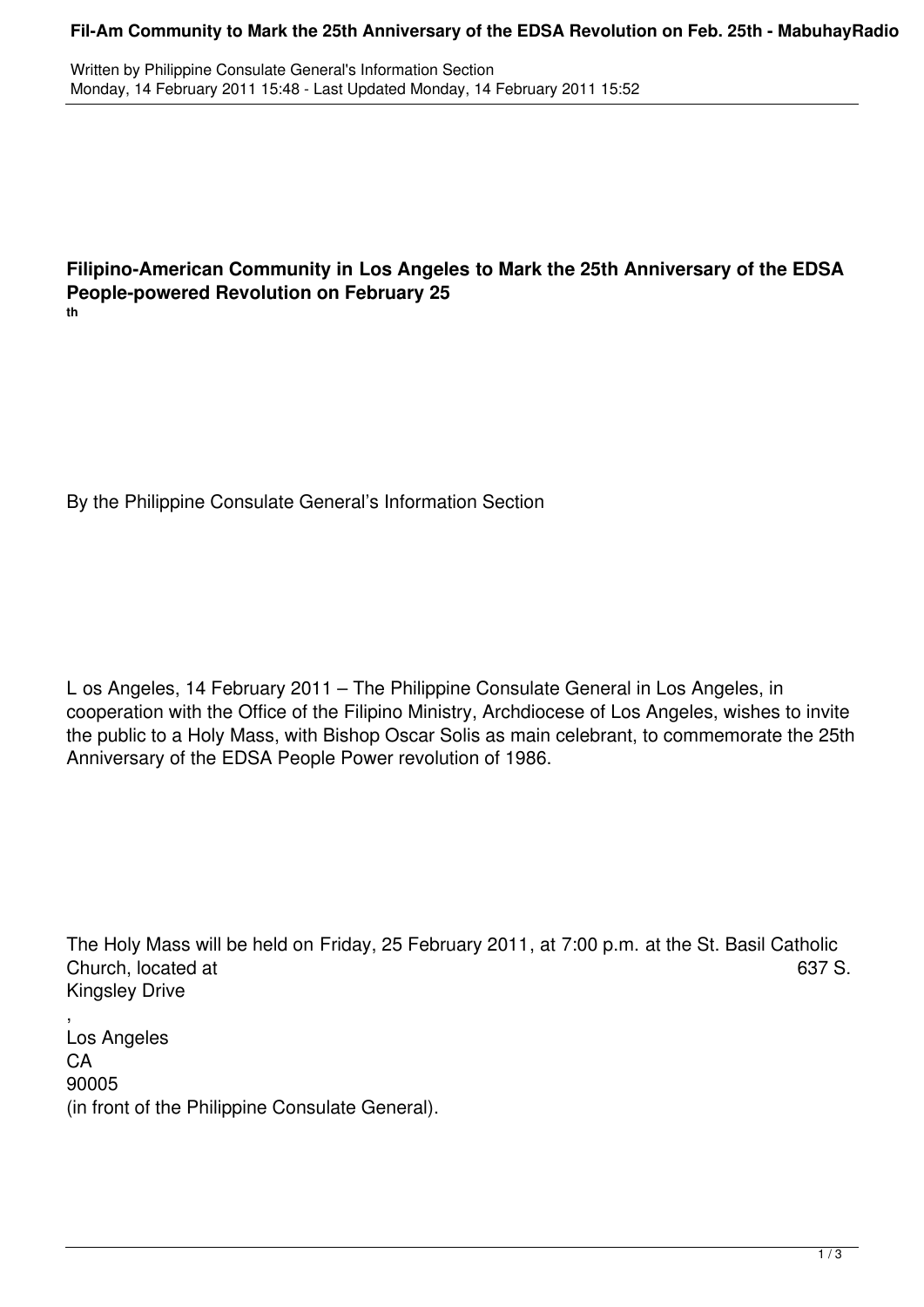Let us unite in prayers and re-live the spirit of EDSA People Power of 1986.

For more details, readers may contact the Information Section of the Philippine Consulate General at:

Trunkline: 213 639 0980

Directline: 213 637 3028

Or visit its website at www.philippineconsulatela.org

*E ditor's Note*: Here are some of the articles that have been published in this website about the EDSA Revolution of 1986:

Conceptual Framework of Approach for Ridding the Philippines of Graft and Corruption